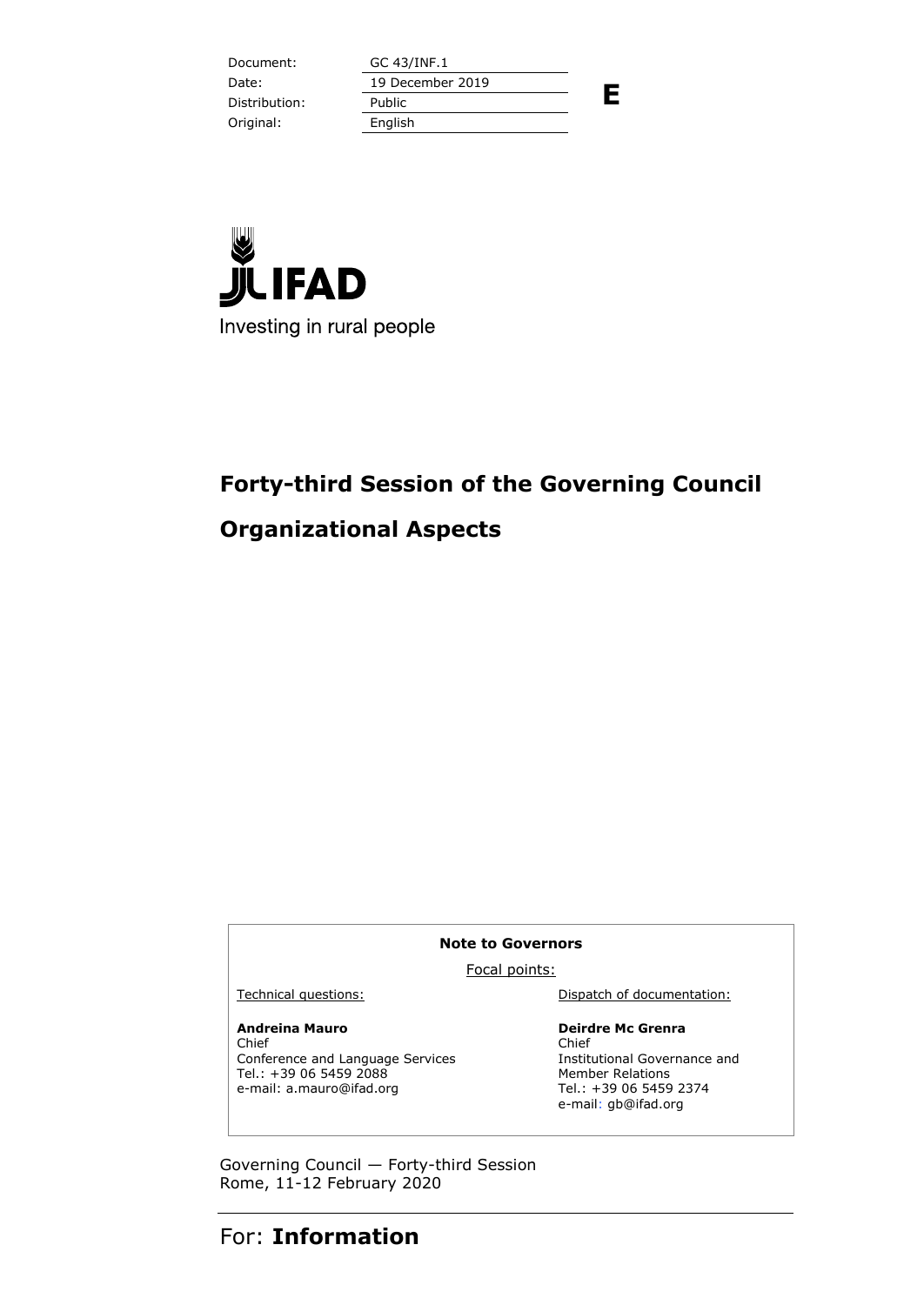# **Forty-third Session of the Governing Council**

## **Organizational Aspects**

### **I. General information for delegates**

- **Dates:** Tuesday, 11 and Wednesday, 12 February 2020.
- **Location:** the headquarters of the Food and Agriculture Organization of the United Nations (FAO), Viale delle Terme di Caracalla, Rome.
- For more information see [www.fao.org/about/meetings/information/fao-hq/en.](http://www.fao.org/about/meetings/information/fao-hq/en)
- Lunch: a buffet luncheon open to all delegates will be held in the Atrium on each day.
- **Reception:** a reception for all participants will be held in the Atrium at the close of the first day.

## **II. Organization of the sessions**

### **Meetings and hours**

- Plenary meetings will be held in the Plenary Hall (third floor).
- Opportunities for interactive dialogue will be provided throughout the two-day session.

### **Tuesday 11 February**

- The opening and inaugural session will start at 9.30 a.m.
- Delegates are kindly requested to take their seats in the Plenary Hall before the session begins.

### **Wednesday 12 February**

- Meetings will start at 9.30 a.m.
- Please check the Governing Council programme closer to the date for more details.

### **Interactive sessions**

- There will be two interactive sessions, as follows:
	- (i) Rural development as a means of addressing conflict, promoting peace and building smalholders' resilience to climate shocks; and
	- (ii) Disability, food security and rural development: How can innovation and technology help?

### **Special event**

 **Wednesday, 12 February:** Creating jobs for rural youth: Opportunities in agribusiness.

### **Meeting rooms for delegations**

 Meeting rooms will be provided for List meetings and other events related to the Governing Council. Meeting rooms can be booked by sending a request to the Office of the Secretary [\(conferencestaff@ifad.org\)](mailto:conferencestaff@ifad.org) indicating the date, preferred time, name of delegation and number of attendees. The booking will be confirmed by e-mail before the meeting.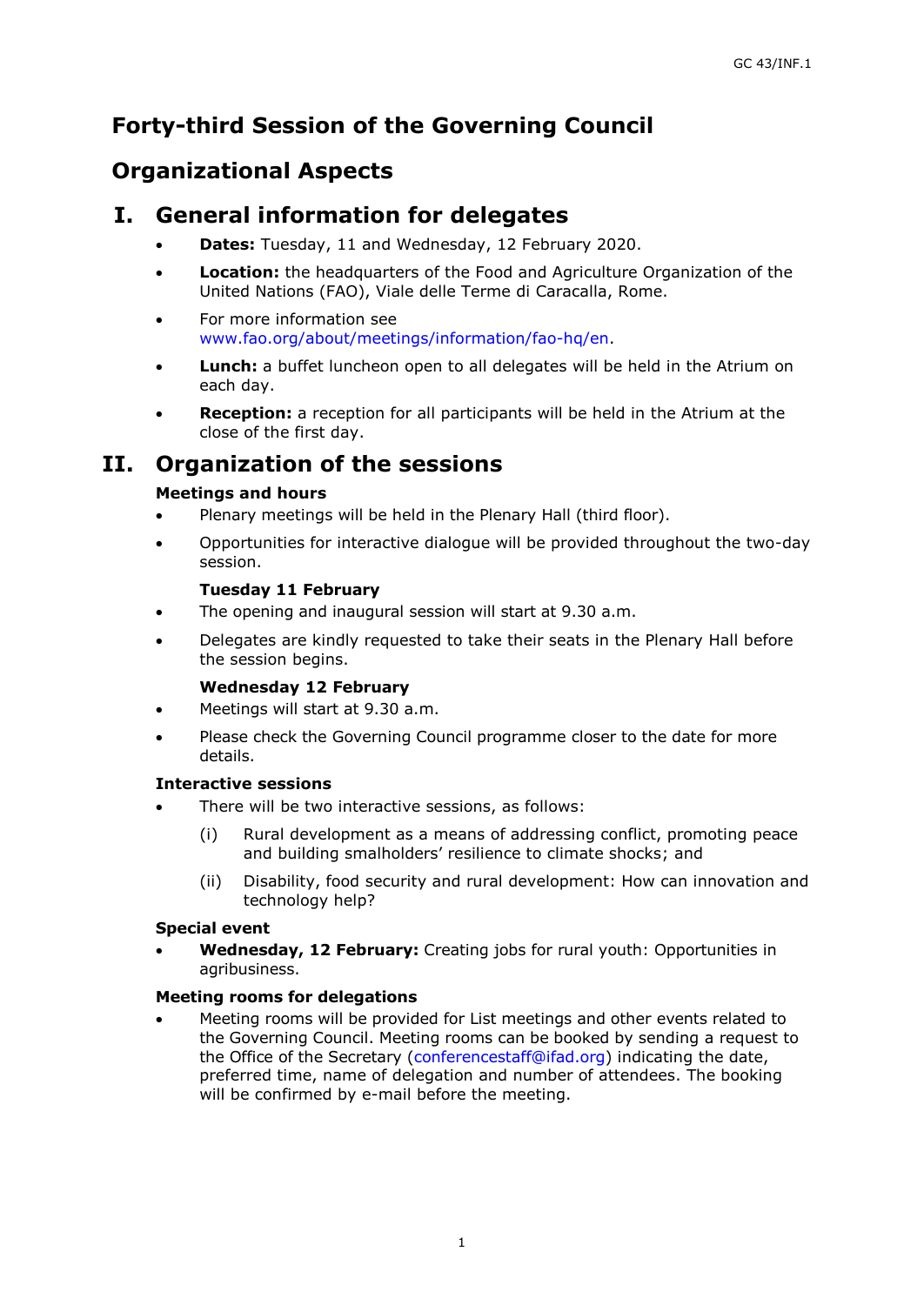#### **Schedule of work and summary records**

 The schedule of work will be available on the first day of the session. Provisional summary records will be issued as soon as possible after the session.

#### **Distribution of documents/PaperSmart**

- Documents for the session will be posted as they become available on the Member States Interactive Platform<https://webapps.ifad.org/members/gc/43> and on the IFAD website [www.ifad.org/en/governing-council](http://www.ifad.org/en/governing-council) in the official languages of the Fund. Please check both regularly for new information.
- Documents finalized and posted after the last working day of the week prior to the Governing Council session will be tabled and made available in limited quantities at the documents desk (Korean Lounge – first floor).

#### **Simultaneous interpretation**

- Provided in Arabic, English, French and Spanish.
- Note: speakers are requested to please speak at a reasonable pace to enable the interpreters to convey their ideas accurately and clearly.

## **III. Access to FAO premises and registration for the Governing Council**

#### **Access to FAO premises and security measures**

- **Pedestrian entrance:** Enter FAO by the main entrance on Viale Aventino.
- **Accessibility:** FAO headquarters is fully wheelchair accessible. Restroom facilities for visitors with disabilities are available on each floor. For any further assistance, delegates are invited to write to [conferencestaff@ifad.org.](mailto:conferencestaff@ifad.org)
- **Vehicle entrance:** Due to limited parking space, only vehicles accompanying Heads of State, Heads of Government or Ministers will be granted access to the car park. Access the FAO site through Ramp 1 and the Main Entrance of Building A.
- **Security:** Strict security measures will be in place at the entrance and inside the building. Metal detectors and x-ray machines for baggage scanning will be in operation at all entrances to FAO.
- To facilitate smooth entry, please avoid carrying large bags and metallic objects. Participants with implanted electronic devices such as pacemakers should notify the security guards of their condition and should not go through the metal detectors.
- **Only pre-registered participants will be admitted to the building** (see the "registration procedures" section for details). Participants should then proceed to the registration desk located in the Security Screening Pavilion to collect their meeting badges.
- **Access to certain areas of the building will be restricted.** Delegates with specific security requirements should contact the Chief, Security Service (FAO), at [security-services@fao.org](mailto:security-services@fao.org), and specify "IFAD Governing Council" in the subject line.
- **Meeting badges must be displayed at all times**. Delegates should not lend their meeting badges to other participants.
- Delegations are invited to contact the Chief, Security Services (FAO) in advance (e-mail: [security-services@fao.org\)](mailto:security-services@fao.org) to agree on access for official vehicles and close protection officers accompanying Heads of Delegation and dignitaries to the Governing Council.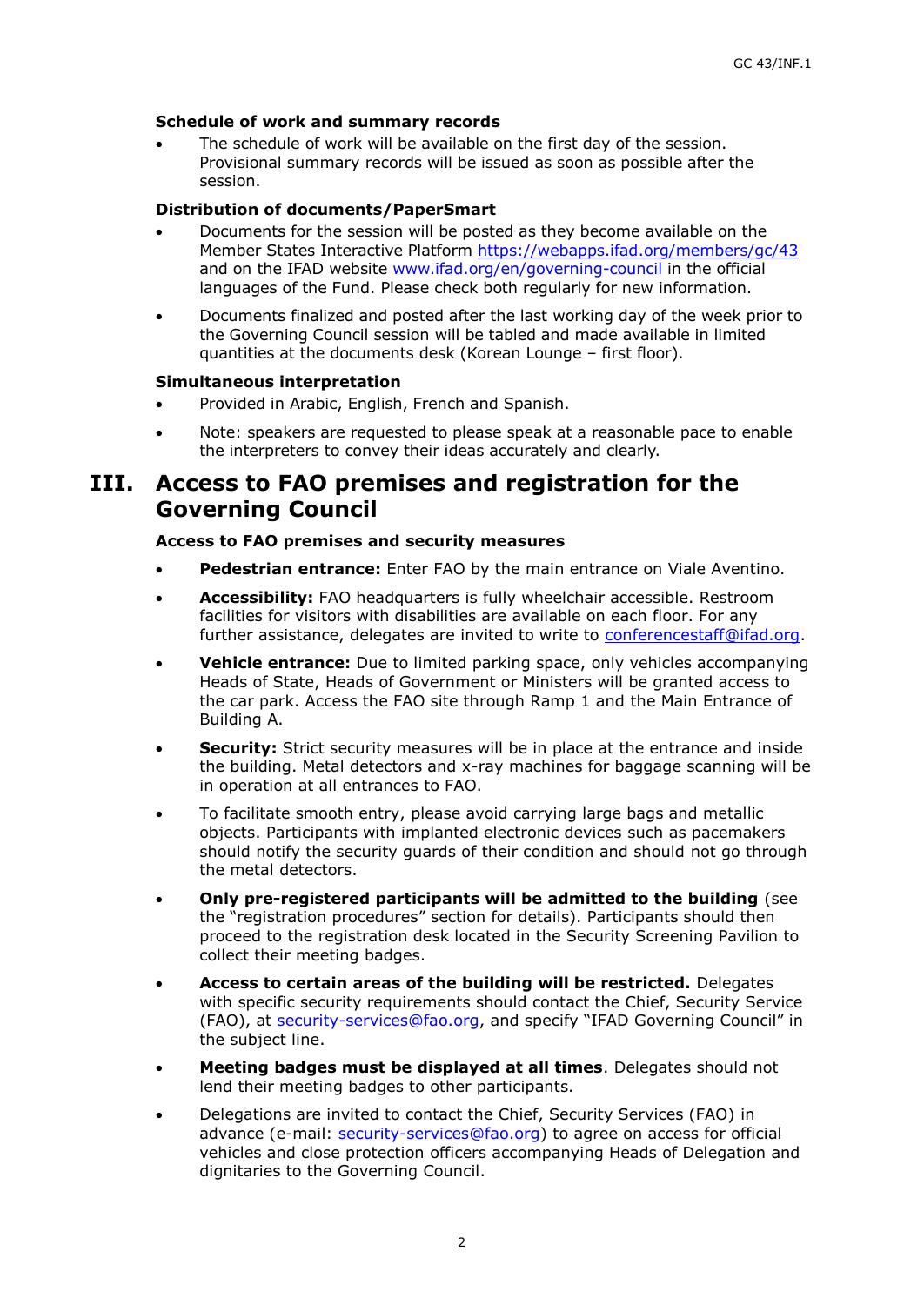### **Nomination of delegations**

- Credentials and notifications of the names of advisers shall be submitted to the President at least two weeks before the opening of the Governing Council session. Unless otherwise specified, such credentials and notifications shall be considered valid for subsequent sessions until withdrawn by a notification to the President.
- It would be greatly appreciated if this information could be provided to the Secretary of IFAD by e-mail to [mr@ifad.org](mailto:mr@ifad.org) not later than 31 January 2020.
- For planning purposes, observers are also requested to confirm their participation or non-participation prior to 31 January 2020 by e-mail to [mr@ifad.org.](mailto:mr@ifad.org)

#### **Registration**

- Delegates should register and pick up their Governing Council meeting badges immediately upon arrival at FAO at the registration desk located in the Security Scanning Pavilion.
- To speed up registration, delegates are encouraged to provide their names and photographs in advance. Photographs will be taken on site if necessary.
- Registration will take place on:

| Monday, 10 February:           | 10.00-17.00                   |
|--------------------------------|-------------------------------|
| Tuesday, 11 February:          | 08.00-18.30                   |
| <b>Wednesday, 12 February:</b> | 08.00-closure of the session. |

 **Journalists** are requested to send an e-mail to [IFADnewsroom@ifad.org,](mailto:IFADnewsroom@ifad.org) to obtain an accreditation form.

### **IV. Statements by delegates**

- Under the new procedures introduced in 2018, general statements are no longer included in the agenda of the session. The Governor, head of delegation or other representatives of a Member State may opt to submit a video recording of their statement or have it posted on the IFAD website. A link to the general statement page on the IFAD website will be provided in the Governing Council Report.
- To submit a written or video-recorded statement please notify the Secretary of IFAD, via the Country Statements Desk [\(countrystatements@ifad.org\)](mailto:countrystatements@ifad.org) by Friday, 7 February 2020. IFAD cannot guarantee that requests received after the start of the session will be accommodated.
- Further information on the specifications and submission procedures is provided in document GC 43/INF.2 – Procedures for Statements by Governors.

## **V. Entry into Italy**

- Travel documents United Nations laissez-passer or national passport should be valid for at least six months after their expected date of departure from Italy.
- **National passport holders:** Delegates who require an entry visa should contact the Italian representation in their country of residence at least four weeks before they intend to travel to Italy. Should difficulties arise, delegates are advised to inform the IFAD Travel and Visa Section by completing and forwarding attachment I. The information provided will be used as the basis for a note verbale that IFAD will send to the relevant Italian embassy in support of the delegate's visa application.
- Delegates coming from countries that have no Italian consulate may be able to obtain a visa either from the representation of a Schengen country that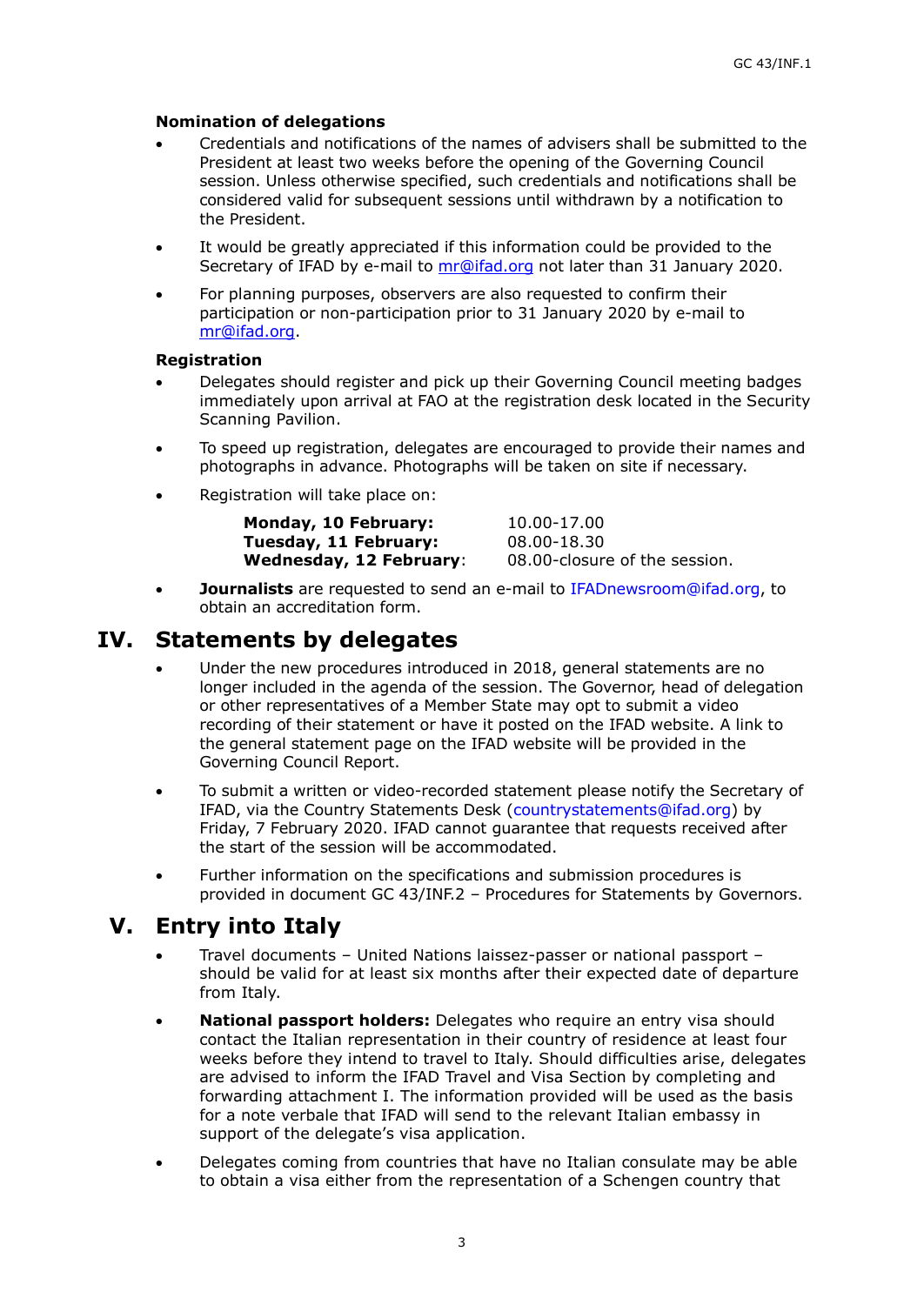has been authorized to represent Italy or from the Italian embassy/consulate nearest to the country of departure.

 **United Nations laissez-passer holders**: Holders of a United Nations laissez-passer, irrespective of their nationality, do not require a visa when visiting Italy on official mission and for a stay of less than 90 days. The invitation letter to the Governing Council provides sufficient reason for travel. Use the "Staff Only/Lasciapassare" line at passport control.

## **VI. Guidelines to Prevent Harassment, Sexual Harassment and Discrimination at IFAD Events**

 In line with its zero tolerance policy on sexual harassment, sexual exploitation and abuse, IFAD has issued a set of Guidelines to Prevent Harassment, Sexual Harassment and Discrimination at IFAD Events. With the release of these guidelines, IFAD joins the broader United Nations efforts to clarify the standard of conduct expected from participants and provide information on reporting mechanisms. The guidelines are available here: [\(https://www.ifad.org/documents/38711624/41372004/guidelines\\_conduct\\_e](https://www.ifad.org/documents/38711624/41372004/guidelines_conduct_events.pdf/ef9100f1-21f2-832b-1756-0d7678c4f81f) [vents.pdf/ef9100f1-21f2-832b-1756-0d7678c4f81f\)](https://www.ifad.org/documents/38711624/41372004/guidelines_conduct_events.pdf/ef9100f1-21f2-832b-1756-0d7678c4f81f).

### **VII. Travel arrangements**

### **Hotel bookings**

 Delegates are responsible for making their own hotel bookings. A list of hotels that offer corporate rates to IFAD is provided in attachment II.

### **Travel arrangements**

- Assistance with travel arrangements may be obtained from the IFAD travel agent, Carlson Wagonlit Travel (CWT), located on the ground floor of Building D (Room D074). The Agency is open from 9 a.m. to 5 p.m.
- CWT can also assist delegations with flight bookings, transfers and tour reservations and can change or modify tickets and flight reservations made through their office.
- Tickets booked elsewhere must be changed by the original travel agent, or directly with the airline/service provider concerned. CWT will assist travellers in contacting airlines to amend tickets issued by other agencies during working hours.
- The IFAD Secretariat is not in a position to make travel arrangements for Council participants.

## **VIII. Arriving at FAO headquarters**

### **By air:**

**Leonardo da Vinci (Fiumicino) Airport** is approximately a 35-minute drive to FAO headquarters. Trains from the airport arrive at Termini Station from where participants can take the B Line metro to FAO headquarters at Circo Massimo station. Also regional trains are available stopping at Stazione Ostiense where metro B is also available, stop at Circo Massimo station. **Ciampino Airport** is a 25-minute drive to FAO headquarters and is connected to Termini Station by shuttle buses.

- **Public transport:** Metro station Circo Massimo (on the blue B Line) is by FAO headquarters. FAO can also be reached by bus and tram. Tickets for public transport must be purchased in advance of boarding.
- **Taxi:** Use licensed taxis with meters (white cars bearing the "TAXI" sign on the roof). Taxis can be requested from the Main Reception (Ground floor,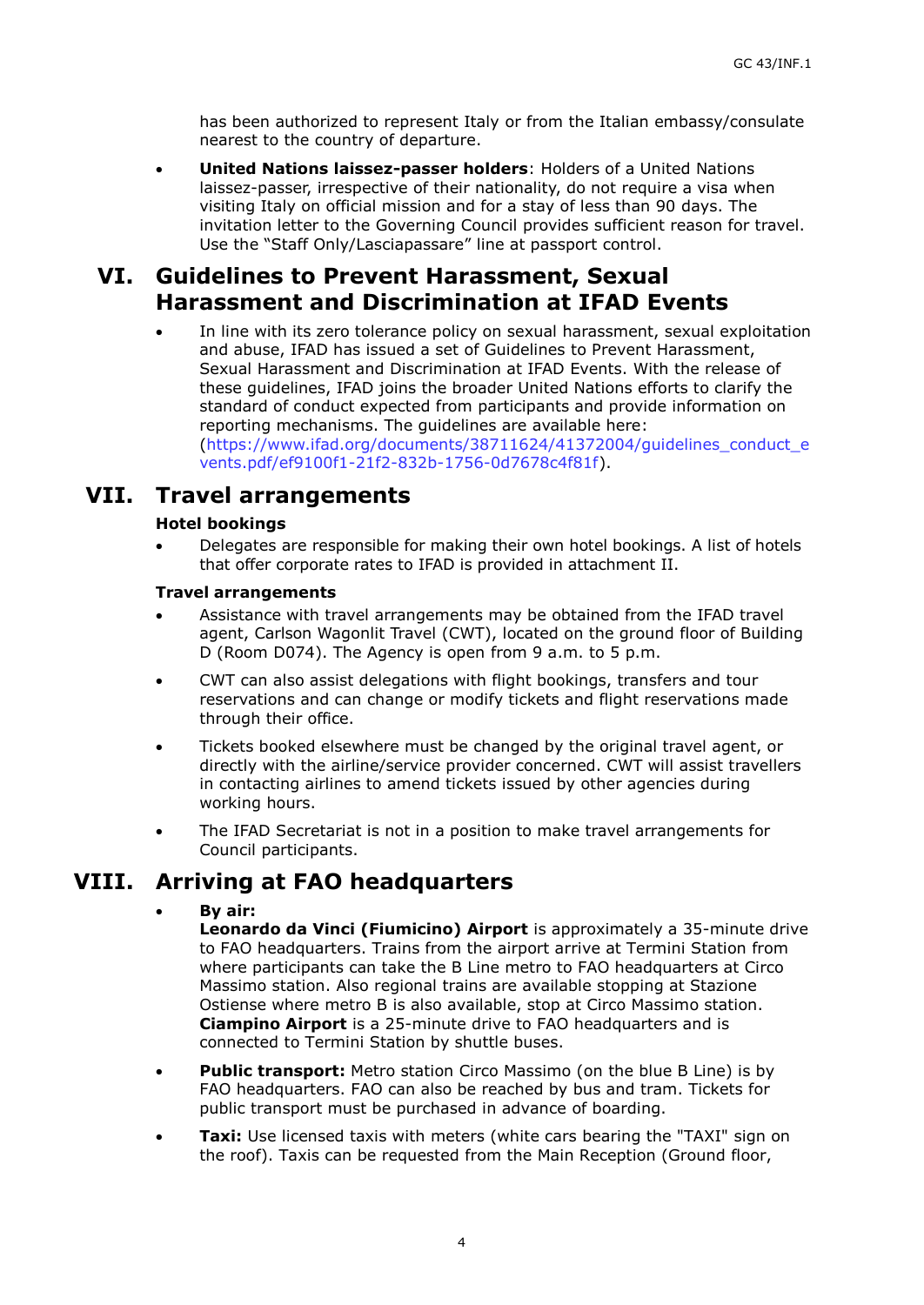Building A). Participants can also call Radio Taxi Services: Tel.: +39 06 3570 / 06 4994.

 For more information on transportation see: [www.fao.org/about/meetings/information/travel/en.](http://www.fao.org/about/meetings/information/travel/en/)

### **IX. Medical services**

 The IFAD Medical Adviser and Nurse will be on the premises during the session and first aid facilities will be available. In the event of a medical emergency, the IFAD medical team will make the necessary response arrangements.

## **X. Other facilities**

### **Banking**

 Branches of Banca Intesa (ground floor, Building B) and Banca Popolare di Sondrio (ground floor, Building D) and cash dispensers are located within FAO headquarters. Opening hours: 8.40-16.30.

### **Postal service**

Poste Italiane: ground floor, Building B, 8.30-15.00.

### **Internet facilities**

Wi-Fi coverage is available and password is wifi2internet.

### **Cloakroom**

By main entrance of Building A (opposite the Turkish Lounge).

### **Meditation room**

Available in Building A, second floor, room A-250.

### **Catering facilities at FAO headquarters**

### **Ground floor**

- Building A Polish Bar: from 7.30 until end of the daily session (cash only)
- Building D Bar D: from 7.30-17.30

### **8th floor – Terrace**

- Building C Restaurant: from 12.00-14.30 (reservation recommended: tel.: 06 570 56823)
- Building C Open Buffet: from 12:00-14:30
- Building C Blue Bar: from 8:30-17:00
- Building B Bar B: from 8:30-17:00 (cash only)

There are also restaurants and cafés located close to FAO on Viale Aventino.

### **XI. Practicalities**

- Delegates can contribute to the greening of the meeting by downloading documents to their personal electronic devices and by choosing double-sided printing if hard copies are needed. Recycling bins will be provided for document disposal.
- It is essential that meetings start on time and that the schedule be respected. Please be punctual.
- Delegates are kindly reminded to turn off mobile telephones before entering meeting rooms.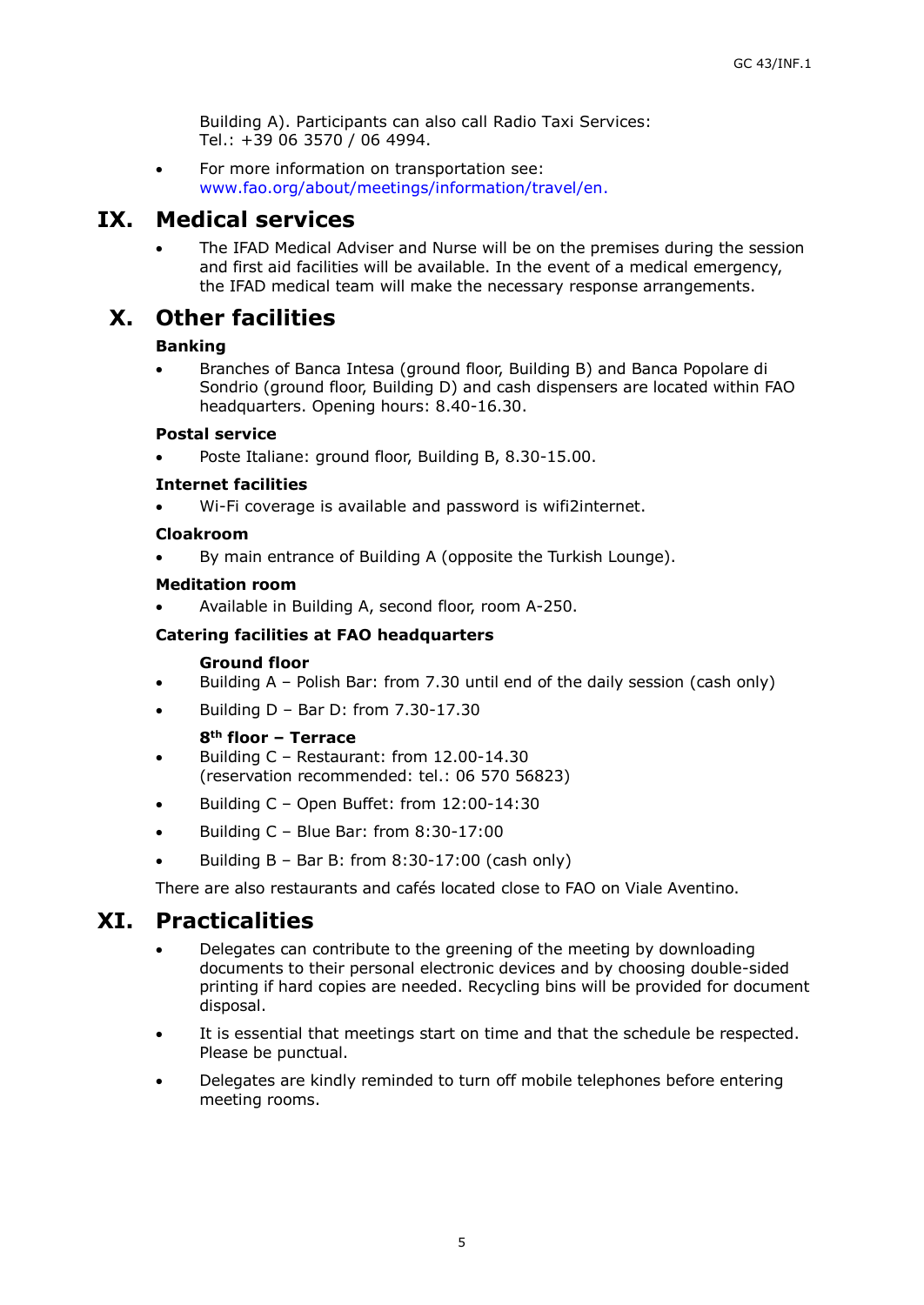# **Request for IFAD declaration for entry to Italy**

**Kindly complete this form if you need to submit a visa request.**

The form should be sent **not later than 30 days before your departure date** to the IFAD Travel and Visa Section at [visa-lp@ifad.org.](mailto:visa-lp@ifad.org)

| Country of departure<br>of the delegate: |
|------------------------------------------|
| Period of stay in Rome:                  |
| Ms/Mr:                                   |
| Name:                                    |
| Surname:                                 |
| Nationality:                             |
| Date of birth:                           |
| Passport no.:                            |
| Country of issue:<br>$\bullet$           |
| Date of issue:                           |
| Date of expiry:<br>$\bullet$             |
| E-mail:                                  |
| Fax:                                     |
| Flight details:                          |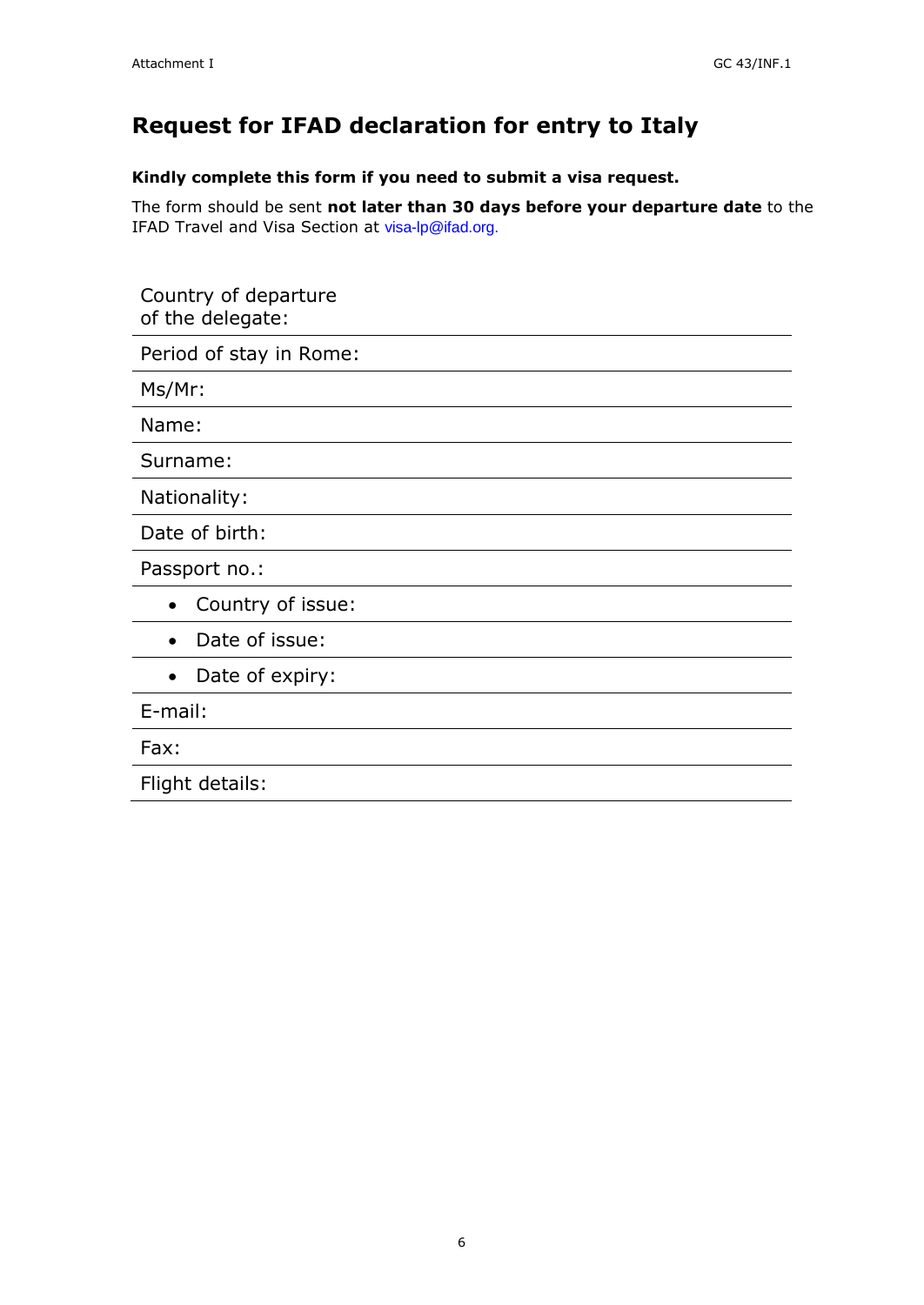# **Hotels in Rome – Special rates for IFAD 2019-2020<sup>1</sup>**

*Rates shown below are special United Nations rates provided for hotels in Rome. Rates may vary according to low/high season. The agreement is with IFAD and is extended to other United Nations agencies. Bookings and payments must be made directly with the hotel.*

*Please note that daily city tax will be applied.*

| <b>AVENTINO - (FAO VICINITY)</b>                                                                                                                                                                |                                            |                  |
|-------------------------------------------------------------------------------------------------------------------------------------------------------------------------------------------------|--------------------------------------------|------------------|
| <b>HOTEL VILLA SAN PIO</b><br>Via di Santa Melania, 19<br>00153 Rome<br>Tel: +39 06 570 057<br>E-mail: info@aventinohotels.com<br>Website: www.aventinohotels.com                               | Double for single use:                     | Euro<br>95.00    |
| <b>HOTEL AVENTINO</b><br>Via di San Domenico, 10<br>00153 Rome<br>Tel: +39 06 570 057<br>E-mail: info@aventinohotels.com<br>Website: www.aventinohotels.com                                     | Double for single use:                     | 90.00            |
| <b>HOTEL SANTA PRISCA</b><br>Largo Manlio Gelsomini, 25<br>00153 Rome<br>Tel: +39 06 574 1917<br>E-mail: hsprisca@hotelsantaprisca.it<br>Website: wwww.hotelsantaprisca.it                      | Single:<br>Double for single use:          | 80.00<br>85.00   |
| <b>HOTEL DOMUS AVENTINA</b><br>Via di Santa Prisca, 11/B<br>00153 Rome<br>Tel: +39 06 5746 135<br>Website: www.hoteldomusaventina.it                                                            | Single standard:<br>Double for single use: | 90.00<br>102.00  |
| <b>SAN ANSELMO HOTEL</b><br>Piazza Sant'Anselmo, 2<br>00153 Rome<br>Tel: +39 06 570057<br>E-mail: info@aventinohotels.com<br>Website: www.aventinohotels.com                                    | Double for single use:                     | 130.00           |
| <b>CIRCO MASSIMO EXCLUSIVE SUITE</b><br>Via dei Cerchi 87<br>00186 Rome<br>Tel: +39 06 93575484<br>E-mail: reservation@circomassimoexclusive.com<br>Website: www.circomassimoexclusivesuite.com | Single:                                    | 95.00            |
| <b>CENTRAL AREA ROME</b>                                                                                                                                                                        |                                            |                  |
| <b>HOTEL LANCELOT</b><br>Via Capo d'Africa, 47<br>00184 Rome<br>Tel: +39 06 7045 0615<br>E-mail: info@lancelothotel.com                                                                         | Single:<br>Double for single use:          | 110.00<br>120.00 |

Website: [www.lancelothotel.com](http://www.lancelothotel.com/)

<sup>1</sup> Rates may slightly vary for 2020.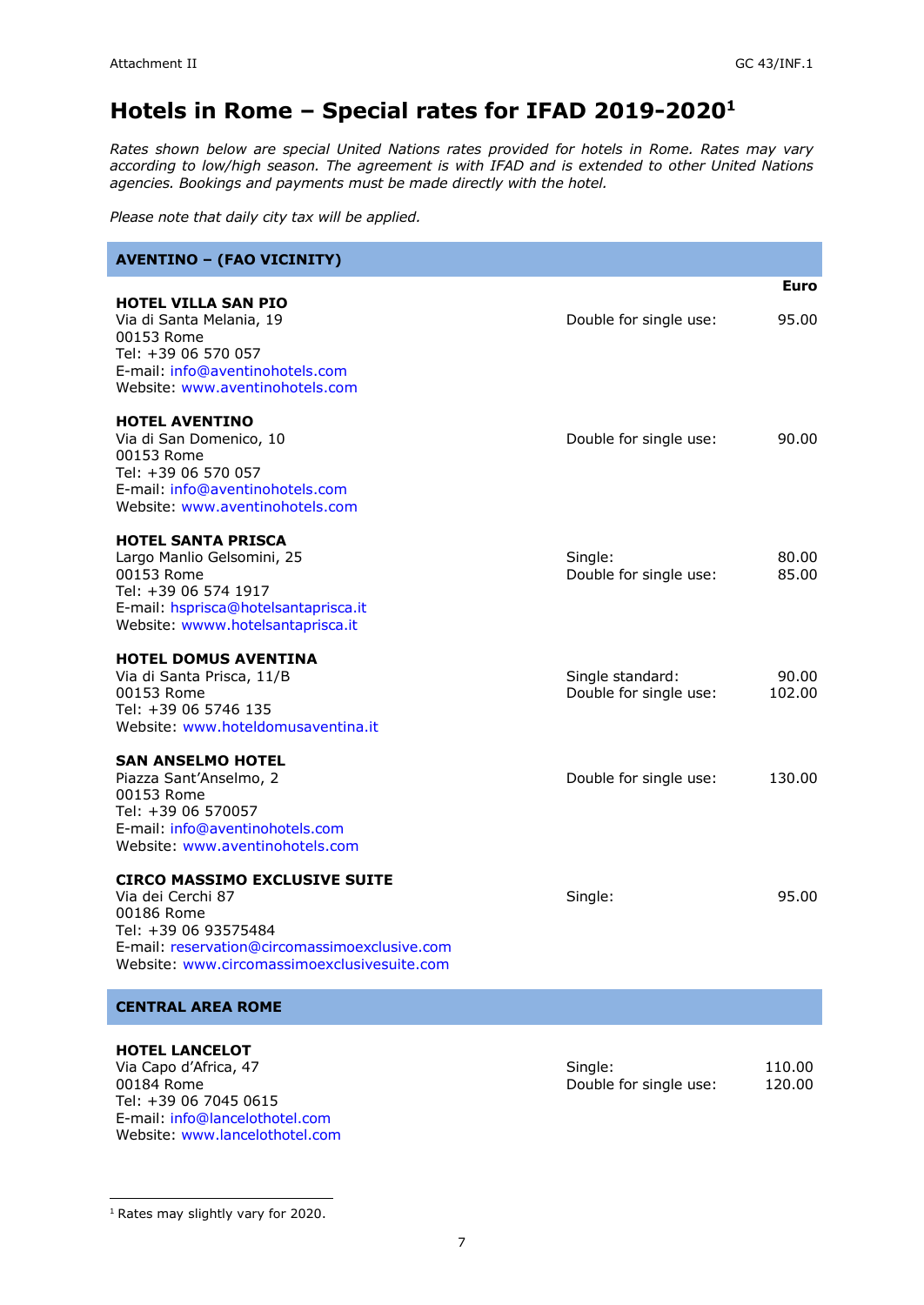| <b>CENTRAL AREA ROME (cont'd)</b>                                                                                                                                               |                                   |                  |
|---------------------------------------------------------------------------------------------------------------------------------------------------------------------------------|-----------------------------------|------------------|
|                                                                                                                                                                                 |                                   | <b>Euro</b>      |
| <b>BETTOJA HOTEL ATLANTICO</b><br>Via Cavour, 23<br>00184 Rome<br>Tel: +39 06 485 951<br>E-mail: atlantico@bettojahotels.it<br>Website: www.romehotelatlantico.it               | Single:<br>Double for single use: | 113.00<br>129.00 |
| <b>BETTOJA HOTEL MASSIMO D'AZEGLIO</b><br>Via Cavour, 18<br>00184 Rome<br>Tel: +39 06 487 0270<br>E-mail: dazeglio@bettojahotels.it<br>Website: www.romehoteldazeglio.it        | Single:<br>Double for single use: | 115.00<br>122.00 |
| <b>BETTOJA HOTEL MEDITERRANEO</b><br>Via Cavour, 15<br>00184 Rome<br>Tel: +39 06 488 4051<br>E-mail: mediterraneo@bettojahotels.it<br>Website: www.romehotelmediterraneo.it     | Single<br>Double for single use:  | 117.00<br>123.00 |
| HOTEL ANTICO PALAZZO ROSPIGLIOSI<br>Via Liberiana, 21<br>00185 Rome<br>Tel: +39 06 4893 0495<br>E-mail: info@hotelrospigliosi.com<br>Website: www.hotelrospigliosi.com          | Double for single use:            | 99.00            |
| <b>HOTEL PALAZZO AL VELABRO</b><br>Via del Velabro, 16<br>00186 Rome<br>Tel: +39 06 679 2758<br>E-mail: velabro@velabro.it<br>Website: www.yelabro.it                           | Double for single use:            | 125.00           |
| <b>HOTEL NORD NUOVA ROMA</b><br>Via Giovanni Amendola, 3<br>00185 Rome<br>Telephone: +39 06 4885441<br>E-mail: info@hotelnordnuovaroma.it<br>Website: www.hotelnordnuovaroma.it | Single:<br>Double for single use  | 71.00<br>91.00   |
| <b>MERCURE CENTRO COLOSSEO</b><br>Via Labicana, 144<br>00184 Rome<br>Tel: +39 06 50834111<br>E-mail: H2909@accor.com<br>Website: www.mercure.com                                | Single:<br>Single superior:       | 117.00<br>130.00 |
| <b>HOTEL FORTYSEVEN</b><br>Via Luigi Petroselli 47<br>00186 Rome<br>Tel: +39 06 6787816<br>E-mail: reservations@fortysevenhotel.com<br>Website: www.fortysevenhotel.com         | Double for single use:            | 160.00           |
| <b>KOLBE HOTEL ROME</b><br>Via di San Teodoro 48<br>00186 Rome<br>Tel: +39 06 6798866<br>E-mail: info@kolbehotelrome.com<br>Website: www.kolbehotelrome.com                     | Double for single use:            | 135.00           |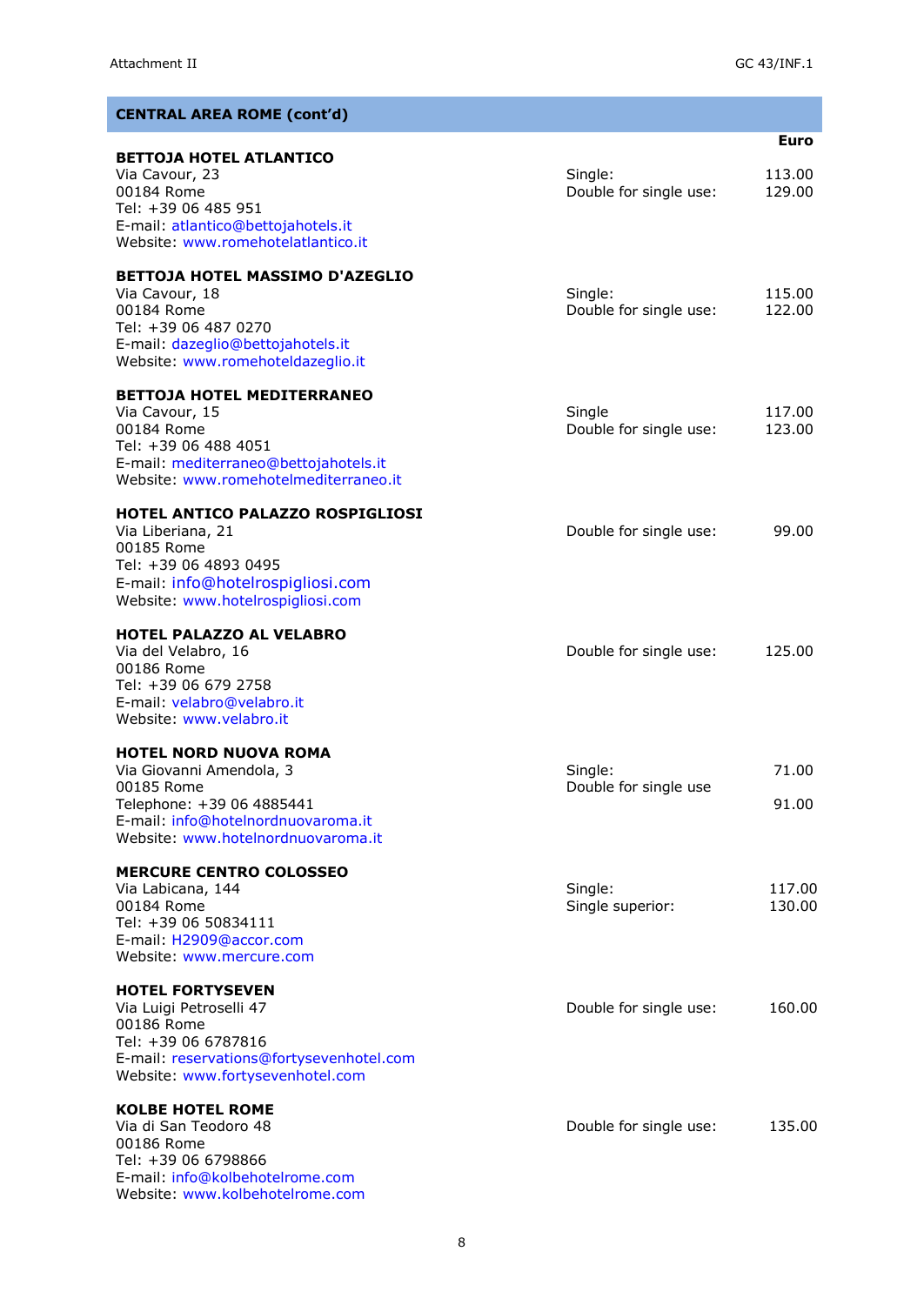| <b>CENTRAL AREA ROME (cont'd)</b>                                                                                                                                                                                 |                                   |                       |
|-------------------------------------------------------------------------------------------------------------------------------------------------------------------------------------------------------------------|-----------------------------------|-----------------------|
| <b>RESIDENZA DI RIPETTA</b><br>Via di Ripetta 213<br>00186 Rome<br>Tel: +39 (06) 3231144<br>E-mail: reservations@residenzadiripetta.com<br>Website: www.residenzadiripetta.com                                    | Double for single use:            | <b>Euro</b><br>140.00 |
| <b>RIPA HOTEL</b><br>Via degli Orti di Trastevere, 3<br>00153 Rome<br>Tel: +39 (06) 58611<br>E-mail: reservations@hotelriparoma.com<br>Website: www.hotelriparoma.com                                             | Double for single use:            | 110.00                |
| <b>EUR - (IFAD &amp; WFP VICINITY)</b>                                                                                                                                                                            |                                   |                       |
| <b>HOTEL TRE FONTANE</b><br>Via del Serafico, 51<br>00142 Rome<br>Tel: +39 06 5195 6556 / 5196 3538<br>E-mail: info@hoteltrefontane.it<br>Website: www.hoteltrefontane.it                                         | Single:<br>Double for single use: | 100.00<br>120.00      |
| <b>CASA SAN BERNARDO</b><br>Via Laurentina, 289<br>00142 Rome<br>Tel: +39 06 540 7651<br>E-mail: info@casasanbernardo.it<br>Website: www.casasanbernardo.it                                                       | Double for single use:            | 70.00                 |
| <b>SHERATON ROMA HOTEL &amp; CONFERENCE CENTER</b><br>Viale del Pattinaggio, 100<br>00144 Rome<br>Tel: +39 06 5453 7000/ 800 780 525<br>E-mail: sales.sheratonrome@sheraton.com<br>Website: www.sheraton.com/roma | Double for single use:            | 110.00                |
| <b>HOTEL PULITZER ROMA</b><br>Viale Guglielmo Marconi, 905<br>00146 Rome<br>Tel: +39 06 598 591<br>E-mail: bookings@hotelpulitzer.it<br>Website: www.hotelpulitzer.it                                             | Double for single use:            | 120.00                |
| <b>HOTEL ANTICA LOCANDA PALMIERI</b><br>Via di Grotta Perfetta, 555/A<br>00142 Rome<br>Tel.: +39 06 5153 30428<br>E-mail: info@anticalocandapalmieri.it<br>Website: www.anticalocandapalmieri.com                 | Double for single use:            | 60.00                 |
| <b>IBIS STYLES ROMA EUR HOTEL</b><br>Viale Egeo, 133<br>00144 Rome<br>Tel: +39 06 9444 2000<br>E-mail: H9301@accor.com                                                                                            | Double for single use:            | 108.00                |

Website: [www.ibisstylesromaeur.it/en](http://www.ibisstylesromaeur.it/en)